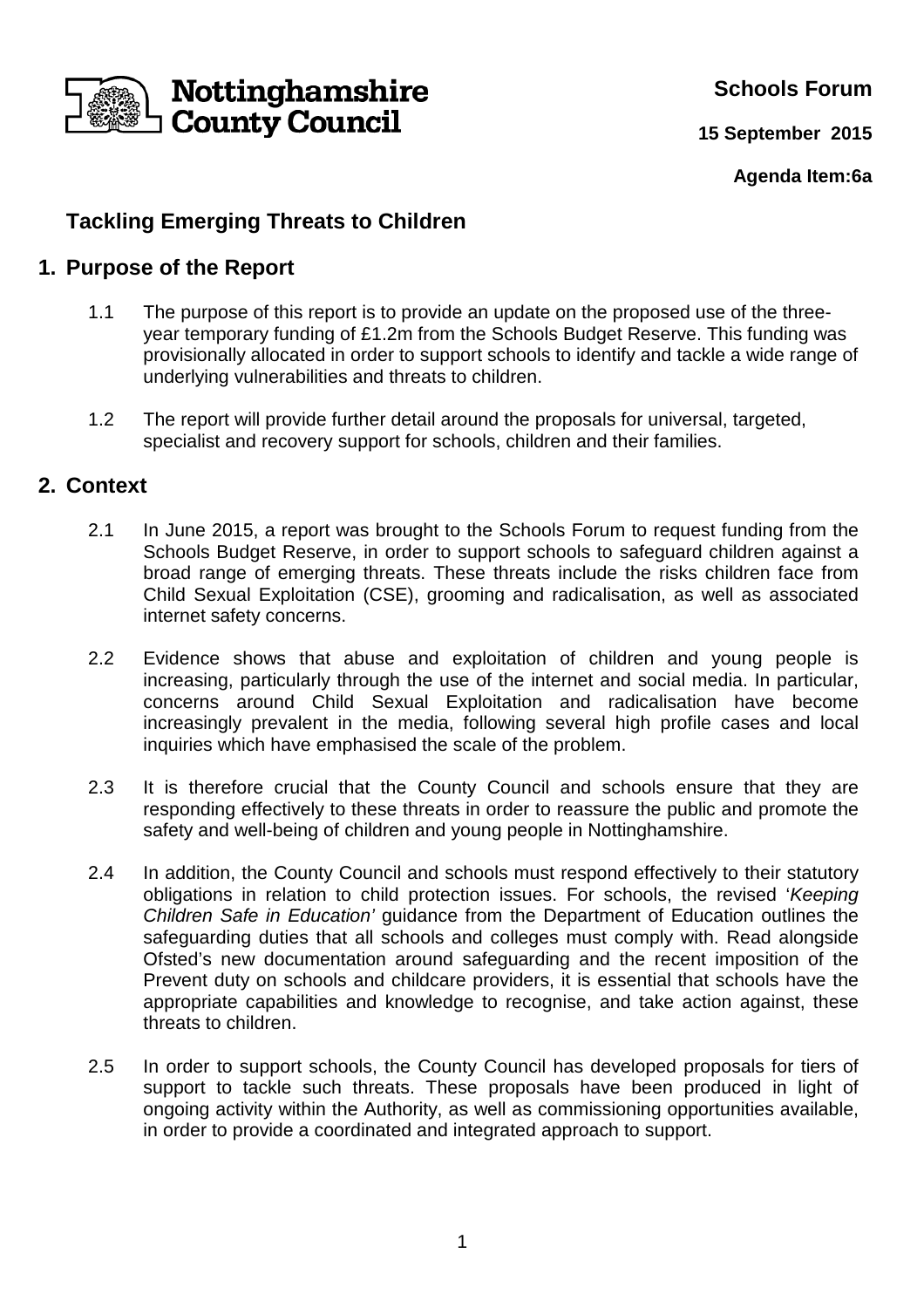# **3. Partnership Approach**

- 3.1 The County Council is mindful that there are many other activities underway within schools and the Local Authority that must be aligned with the proposals set out herein, in order to develop a coordinated approach to safeguarding. Therefore, links with these ongoing activities and their respective funding streams will be made where appropriate.
- 3.2 For example, the Home Office has released funding in recent weeks to Local Authorities for the delivery of their obligations under the Prevent Duty. This funding equates to a grant of £10,000 for each of the seven Nottinghamshire districts, the City Council and the County Council. While still in the approvals process, there is a current proposal in place for these grants to be pooled to appoint a Prevent co-ordinator/s to work across the City and County to manage activity.
- 3.3 In addition, there are many initiatives already underway in Nottinghamshire which link to the support offers within this report, including;
	- Take Five Programme the new national pilot which helps children and young people feel calmer, more focused and more in control
	- Extension of NCCL Galleries of Justice's 'I Pledge to Keep on Track' youth crime prevention programme to tackle cyber-bullying and online grooming
	- Participation of some Nottinghamshire schools in Gypsy, Roma and Traveller History Month
- 3.4 There is also an opportunity for alignment with the Schools Health Hub, which is to be commissioned by the Children's Integrated Commissioning Hub (ICH) by means of Public Health funding (£200k). The aim of the new Schools Health Hub is to improve health and educational outcomes through advice, guidance and information for schools in relation to health promotion based services.

#### **4. Universal Support Offer**

- 4.1 There is increasing consensus from schools and other education providers that a single, unified package of universal support, in relation to a broad range of threats, would be the most beneficial option to ensure robust support for children. Such universal support can be provided in relation to threats including:
	- Child Sexual Exploitation
	- Radicalisation and extremism
	- Grooming, sexualised chat and indecent images
	- Female Genital Mutilation (FGM) and forced marriage
	- Cyber-bullying
	- Internet safety in relation to the issues above, as well as associated forums and chat-rooms that encourage harmful behaviours
- 4.2 It is therefore proposed that £375k of the £1.2m funding from the Schools Budget Reserve is allocated over the next three years to provide a single package of Universal Support to schools in relation to these threats.
- 4.3 As part of this package, a resource will be provided to schools to offer support and training to teaching staff. This includes support to develop the curriculum for all Key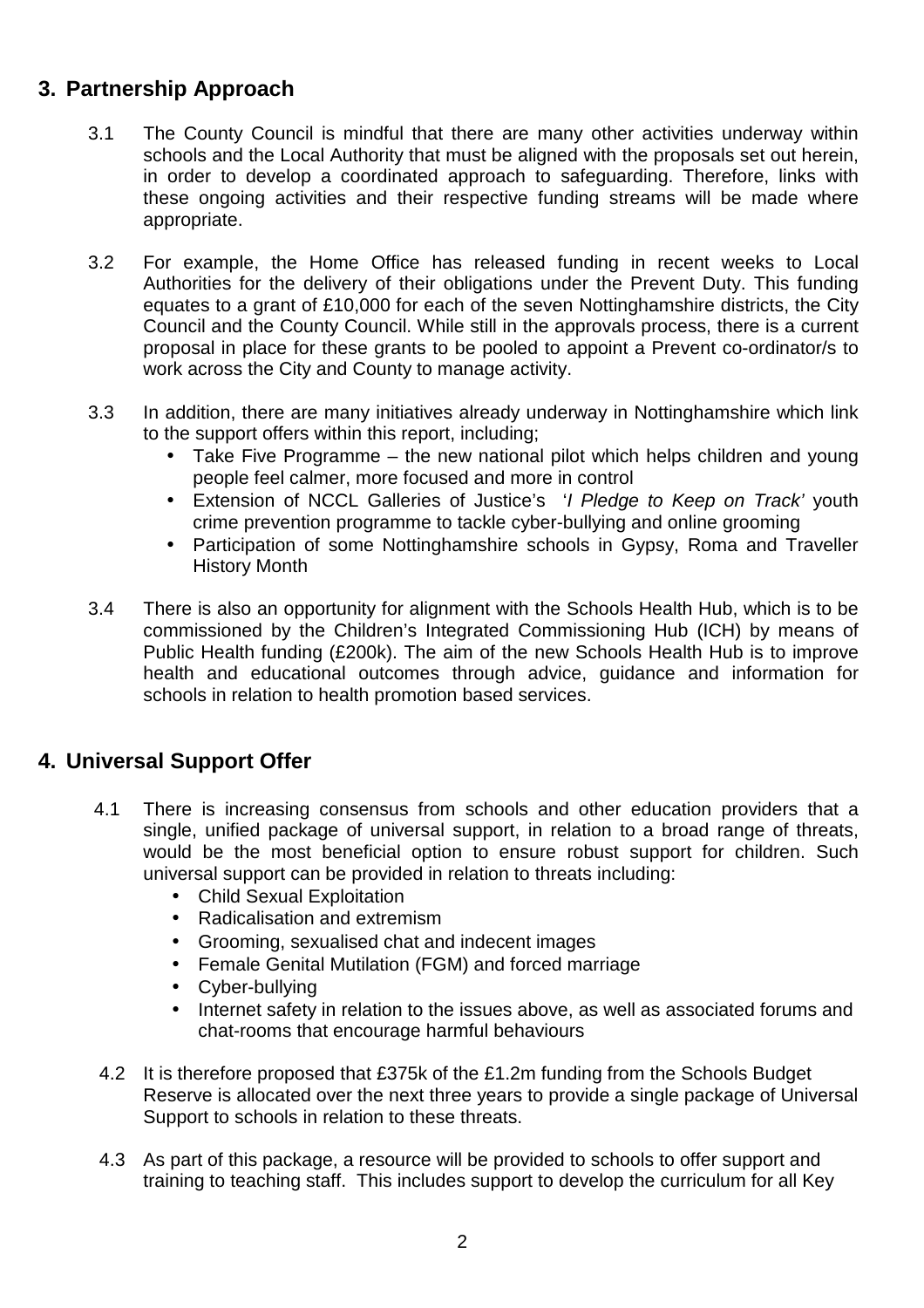Stages, raising awareness among staff of the issues being addressed and offering consistent advice and guidance, to ensure that schools are effectively equipped to identify these threats early on. At present, options are being explored as to whether this resource will be commissioned or directly delivered by the County Council.

- 4.4 To supplement this, an accessible, online learning platform for universal services will be offered to schools, to provide up-to-date guidance materials, evaluated resources and 'best practice' in relation to the threats outlined above. Through this central platform, schools can be assured that the correct resources and reference materials are available to meet the safeguarding demands of the new Ofsted framework.
- 4.5 The Digital Team at the County Council are currently replacing the existing Wired platform for schools with a new Nottinghamshire Schools Portal from September 2015. There is an opportunity for us to work alongside colleagues to utilise this platform to ensure that a single, accessible hub of resources and information can be used by schools.
- 4.6 In 2014/15, 7,300 pupils and 619 professionals, parents and carers attended 'LUVU2' performances by the Pintsize Theatre Company, which aim to engage and educate young people and their families about Child Sexual Exploitation. In light of its success, it is proposed that these theatre tours are re-commissioned over the next three years as part of the Universal Support package.
- 4.7 It is also proposed that a nationally knowledgeable 'critical friend' is commissioned to join the established Universal Support Working Group to map, analyse and align existing activity, evaluate the effectiveness of such practice and highlight gaps in provision. The aim of this exercise is to build on ongoing activity, rather than replace it, whilst providing appropriate challenge, scrutiny and strategic direction.
- 4.8 The Universal Support Working Group will commission 'consultation workshops' with a range of identified stakeholder groups, including PVI settings, colleges, pupil groups and parent groups over the three years, facilitated by the 'Critical Friend'. This will give the relevant stakeholder groups the opportunity to draw attention to developing threats and identify necessary support requirements.
- 4.9 As work progresses, it will become clearer where there are areas which require the commissioning of training and resources to supplement existing good practice. It is widely agreed that the Universal Support package needs to be sustainable and resilient to ensure that the content is maintained for years to come, whist also being flexible for future emerging threats.
- 4.10 The breakdown of funding from the Schools Budget Reserve for Universal Support can be found in **Appendix A**.

## **5. Targeted and Early Help Support Offer**

5.1 Schools and other universal settings regularly inform the County Council that support regarding a range of early help concerns is valued and allows staff to better support their pupils.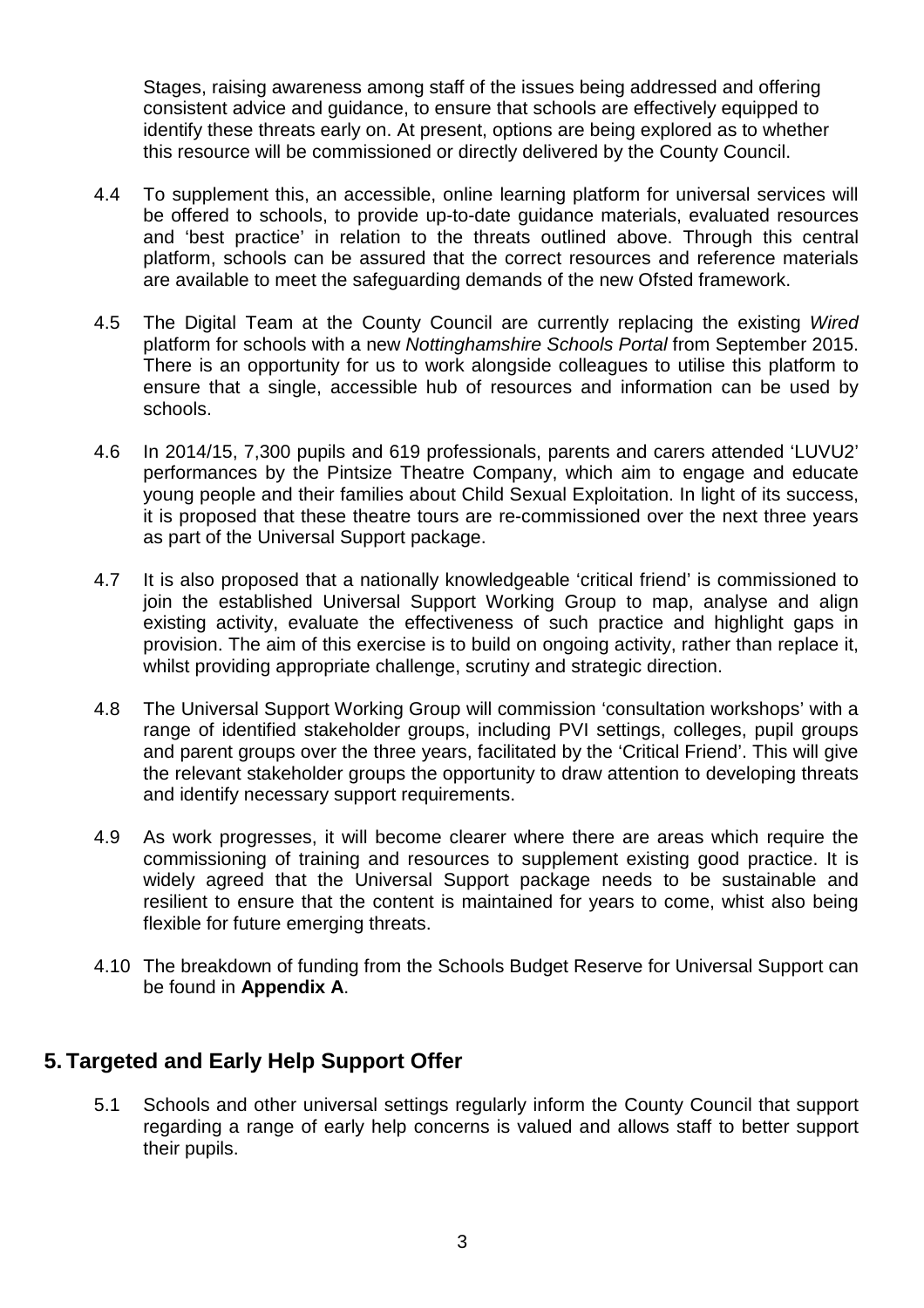- 5.2 In response to this, it is proposed that £375k of funding from the Schools Budget Reserve is used over the next three years to appoint three Tier Two Development Workers, who will support schools when concerns about a child first emerge.
- 5.3 These three new Development Workers will sit alongside three existing Tier Two Development Worker posts, which are currently being appointed into the new Family Service. The six workers will then be spread evenly over Nottinghamshire's three localities:

Bassetlaw and Newark & Sherwood Mansfield and Ashfield Broxtowe, Gedling and Rushcliffe

- 5.4 These six Development Workers will dedicate their time to:
	- Helping schools to access the right support and referral routes, particularly where children and young people do not meet sufficient thresholds
	- Supporting schools to implement their own intervention strategies
	- Acting as a conduit between schools and other professional networks
	- Promoting an understanding of risks and vulnerabilities that children may face
	- Helping to move "stuck" cases forward and advising when a "Complex Case Resolution Meeting" might be appropriate
- 5.5 These Development Workers will also help to promote intelligence-sharing in relation to child sexual exploitation, through Nottinghamshire Police's "Operation Striver" forms. By partaking in the existing multi-agency CSE Concerns Network meetings and hotspot meetings, these workers will have a significant role to play in informationsharing, data assessment and resource allocation.
- 5.6 As recruitment activity is already underway in preparation for the commencement of the Family Service on 1<sup>st</sup> November 2015, it is likely that these newly funded posts can commence activity within the coming months.
- 5.7 The breakdown of funding from the Schools Budget Reserve for Targeted Support can be found in **Appendix A**.

## **6. Specialist Support Offer**

- 6.1 In 2014/15 alone, 269 individual children in Nottinghamshire were identified as being either at risk of CSE, or were victims of sexual exploitation. It is therefore crucial to ensure that such exploitative activity towards children can be effectively investigated and disrupted, and offenders are effectively prosecuted.
- 6.2 Currently, the NSPCC and Barnardos provide preventative and therapeutic support for children affected by CSE through one full-time Barnardos professional, but this service is due to expire in June 2016.
- 6.3 It is therefore proposed that £450k of the Schools Budget Reserve funding is utilised to commission an enhanced service for child sexual exploitation over the next 3 years, in the form of three Specialist Support Workers. These workers will focus their activity on children who have been subjected to, or are at risk of, sexual exploitation.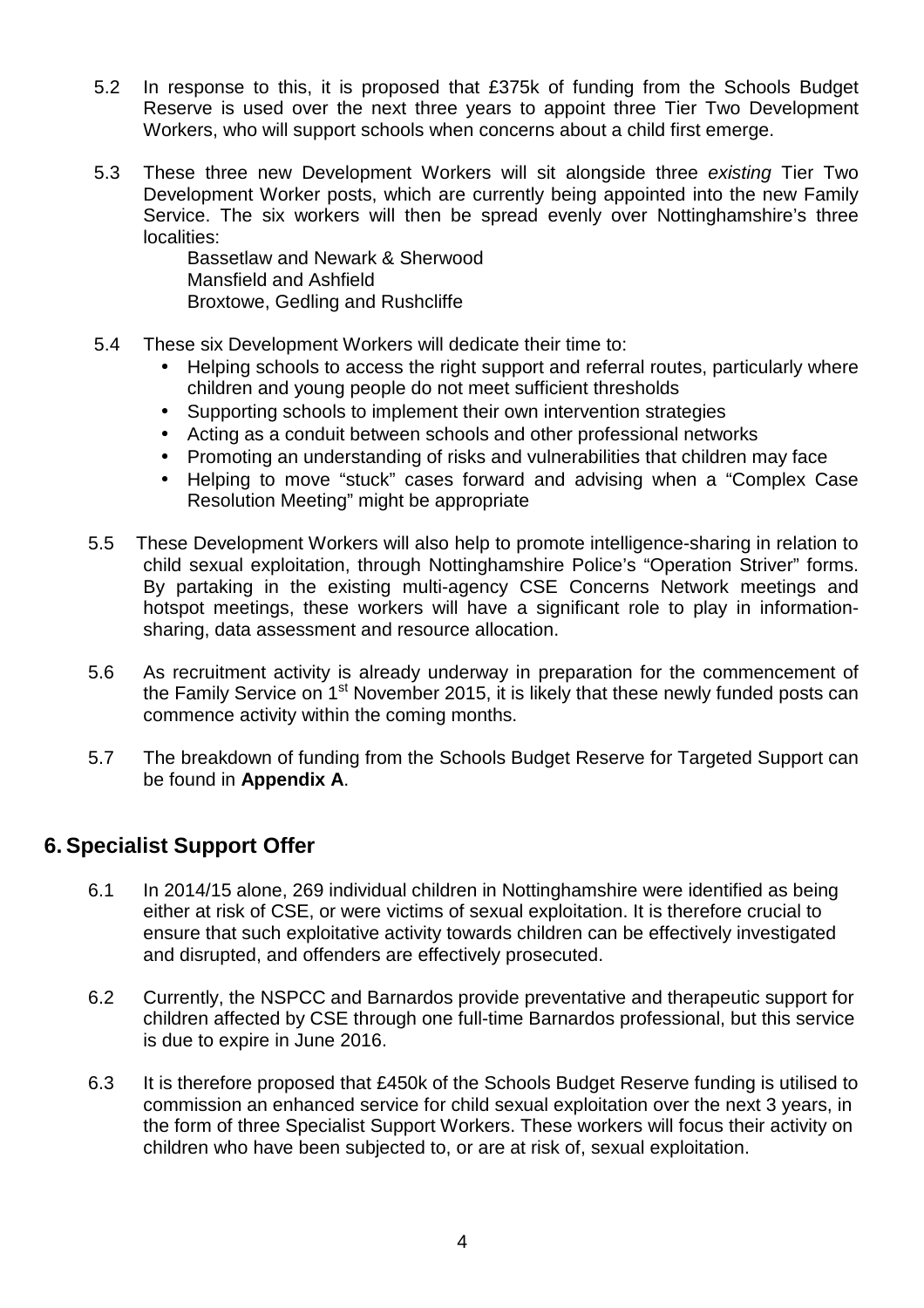- 6.4 These Specialist Support Workers will be commissioned to respond to demand across the County. They will dedicate their time to:
	- Offering one-to-one therapeutic support to children and their families affected by child sexual exploitation
	- Minimally contributing to the training and support of social care staff, education and health professionals
	- Contributing to the existing Multi-Agency CSE Concerns Network
	- Offering a critical friend (support and challenge) role
	- Supporting children to make disclosures to Nottinghamshire Police
	- Working closely with Nottinghamshire Police to guide children and young people through the criminal proceedings process
	- Linking with existing services and aligning with the Universal. Targeted and Recovery workstreams
- 6.5 It is recognised amongst professionals that children subjected to, or at risk of, CSE are likely to have poor educational outcomes, poor attainment, detachment issues and behavioural difficulties. Through this Specialist Support Offer, schools can feel assured that mechanisms are in place to:
	- Help to identify risks to children and young people earlier, before such academic, attainment and behavioural issues develop
	- Provide earlier and better support to schools who have specific concerns regarding CSE
	- Offer opportunities to discuss concerns and themes across agencies
- 6.6 The breakdown of funding from the Schools Budget Reserve for Specialist Support can be found in **Appendix A**.

## **7. Recovery Support Offer**

- 7.1 The purpose of Recovery Support is to ensure that appropriate health and therapeutic support is offered to children who are victims of sexual exploitation and sexual abuse activities. This includes the child's mental, emotional and sexual health.
- 7.2 Given the nature of such support to children and young people, it is felt that the funding for this workstream is the responsibility of the NHS Clinical Commissioning Groups (CCGs). Therefore, the proposals within this area of activity will not utilise funding from the Schools Budget Reserve, but are detailed in this report to alert schools to the wider scope of safeguarding and support available to children and young people.
- 7.3 Through collaboration with CCGs, the County Council will plan and commission the appropriate therapeutic support for victims of child sexual exploitation and child sexual abuse. Inquiries into a list of evidence-based interventions will be made as part of the therapeutic support offer, to ensure the support given to victims is the most appropriate and beneficial for their needs and long-term recovery.
- 7.4 Part of this work will also involve scoping the appropriate response to historical sexual abuse and exploitation, as well as for children and young people who are at high risk of, but have not yet been, victims of sexual exploitation.